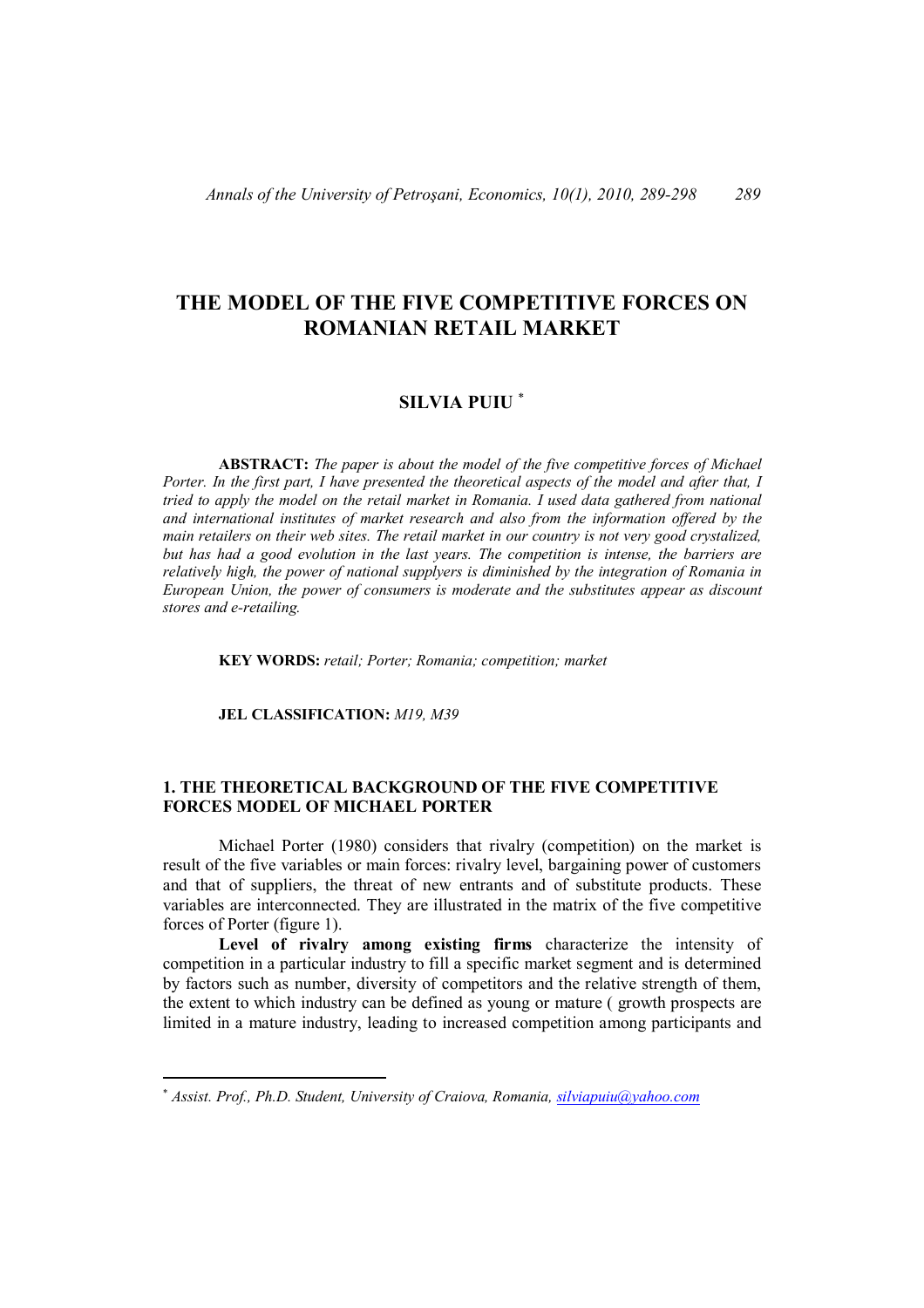the difficulty in maintaining market share), high fixed costs, low product differentiation, major strategic stakes in industry, higher barriers to exit the sector, etc...



*Source: Porter, M., (1980), Competitive strategy, The Free Press, New York*

## **Figure 1. Forces determining competition in a sector**

To competitive pressure, the company must adopt a strategy aimed at two objectives: increasing competitive pressure that they exert (increasing its size and market share through a strategy of growth) and reduce the competitive pressures that bear (in distinction its products from those of competitors). There are industries in which firms meet their niches and segments of customers, calling the strategy Live and Let Live (live and let others live). But there are branches in which regular practice and the suppression of any move is sanctioned competitive (e.g. electronics). Suppression is by pricing and quality and game theory requires that applications need to find optimal strategies.

**Bargaining power of buyers.** Buyers affect an industry through their ability to force lower prices, negotiate a better or more services and to determine competitors against each other (Wheelen &Hunger, 2000). For a company, buyers may be the final consumers of products or companies distributing products in stores. Bratianu (2000) believes they may be considered as a force and that, as a threat, if they demand the lowering of sales prices or request a growth company producing quality products and services, leading to increased costs. When buyers are a weak force, the producing company may increase prices and thus can obtain higher profits.

According to Porter (1980), a buyer or group of buyers will be hard if you find one of the situations: buying a lot of buyer's product or service, is able to integrate upstream, causing the good one; suppliers are numerous because the product is standard and undifferentiated, very little switching costs, the acquired product represents a substantial part of the buyer's costs, which creates a desire to seek a lower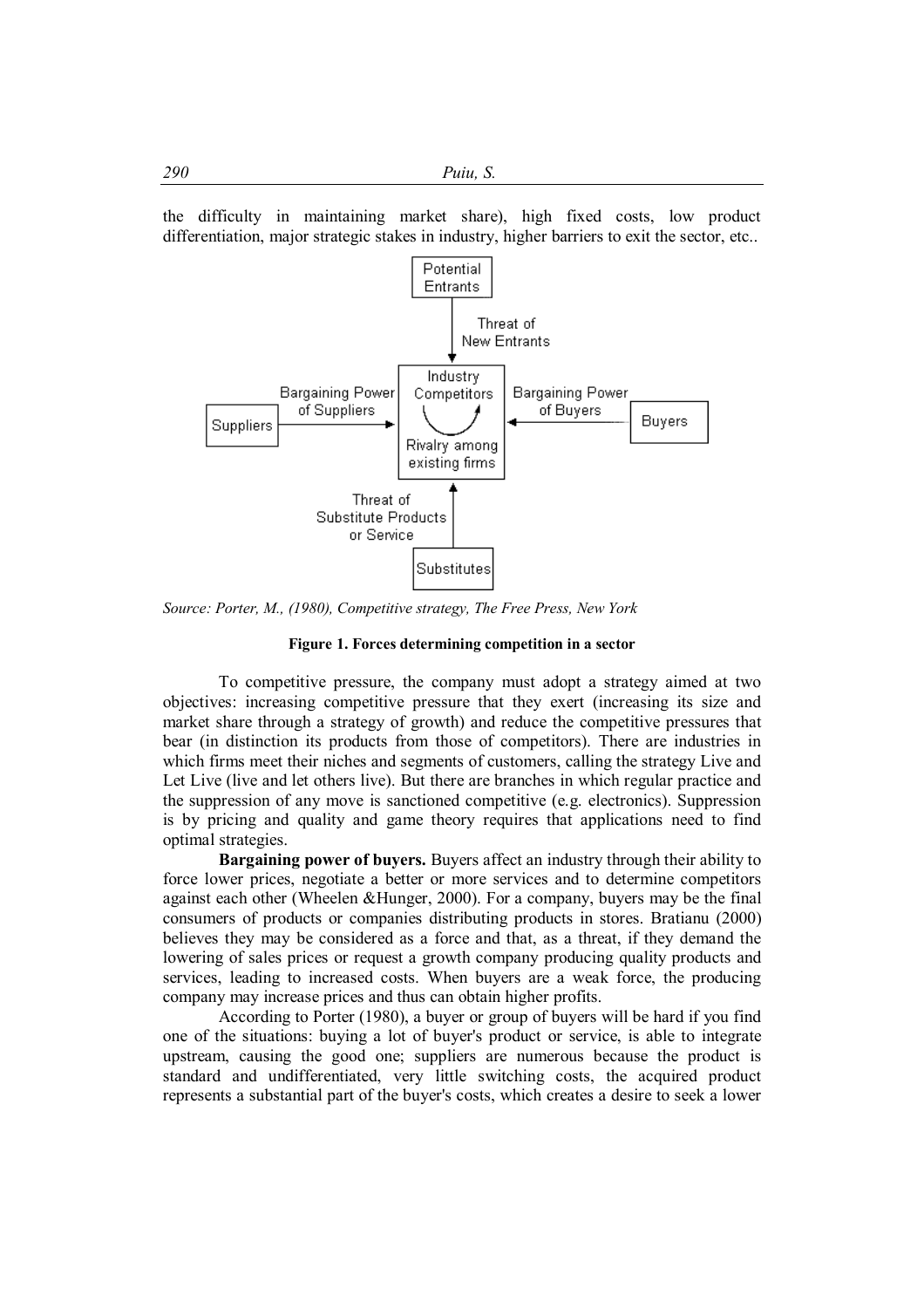price, the buyer has a low income and is thus very sensitive to cost and service differences, the product purchased is immaterial in terms of quality and price, and thus can easily be replaced. A group of buyers is low when producers threaten downstream integration, conversion costs are very high because the products are not standardized or buyers are fragmented and have no particular influence on product or price.

**Bargaining power of suppliers.** Power suppliers of firms in an industry may be manifested by increasing prices or reducing quality products delivered. Power depends on a number of market characteristics, and relative importance of the recipient business system. Power increases if the resource is important for the recipient company, the number of suppliers is reduced for one reason or another or switching transfer entails significant costs. In terms of Porter (1980), the bargaining power of suppliers is determined by factors such as degree of product differentiation (increase their power to customers), degree of concentration of suppliers, the relative importance of a product for the buyer, the availability (or on the contrary the unavailability) of substitutes, the degree of integration of downstream suppliers. Business strategy is to moderate pressures from customers or suppliers through: concentration to increase bargaining power, diversification of outlets and the company supplies to reduce dependence, vertical integration upstream or downstream.

**The threat of new entrants.** Newcomers are companies that can compete or start companies already compete in an industry. They bring a desire to win and often have significant resources. New entrants enter the market when the profit margin is attractive and the barriers to entry are low. Porter presented his works seven possible barriers to entry to a sector: economies of scale, product differentiation, the necessary capital, transfer costs, access to distribution channels, absolute cost advantages, due to their position on the curve of experience, access to resources and low cost of designing products, government policy. These types of barriers vary from one business area to another, having for some sectors a considerable influence. *Economies of scale* consist in the reduction of the unit cost of production as a result of judicious allocation of production, which constitutes a real barrier to entry in many industries. *Product differentiation* is based on the qualities of products or services, a strong brand identity or business reputation on quality, reliability and after-sales services (Morden, 2007). *The needed capital.* Intrusion in a sector requires significant investment in technology, production facilities, distribution, after-sales services, which new entrants cannot be achieved only by taking additional risks. *Transfer costs.* Switching costs are costs that will incur new entrants to attract a customer of a company already on the market. *Unequal access to distribution channels.* New entrants on the market have to ensure distribution of the product or its distribution channels often controlled by companies already on the market. *Absolute cost advantages* are the effect of economies of scale and experience curve for companies on the market, which translates significant barriers to new entrants in the field. *Government policy.* Although the main role of government is the protection of competitors on a market, it restricts competition by granting monopolies and certain regulations. Industries that provide utilities are considered natural monopolies because it is more efficient to have one company that provides energy in a locality than to permit the existence of several companies to fight a local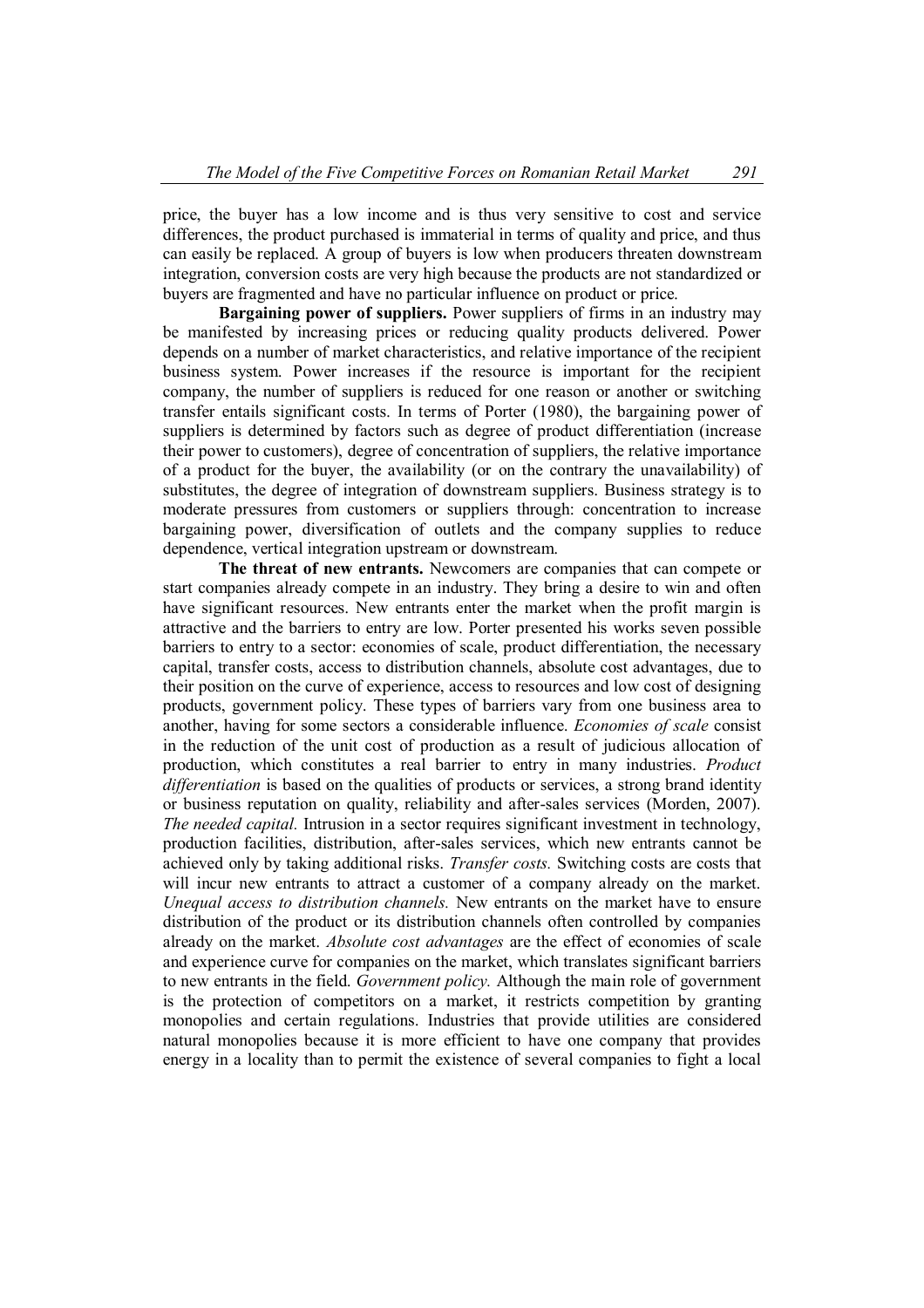market. The European Commission has worked with member governments to remove a large part of these barriers.

**The threat of substitute products or services.** Substitutes are those goods that seem different but can satisfy the same need as another product. The competition created by the threat of substitute products coming from outside that industry. When the threat of substitutes is high, an industry profitability suffers. Substitution products and services limited profit potential of an industry by placing a ceiling on prices. The threat from substitutes is determined by factors such as price and availability of substitute products, the sensitivity of the product sales price change compared with their substitutes, switching costs from one product to its placeholder, availability buyer to purchase replacement products. Although the five competitive forces model of Porter is particularly useful in strategic analysis of competitive environment, it is also open to criticism. Thus, the analysis is mainly static, while in reality in the competitive environment is changing. The model assumes that all five forces are close in importance, while critics such as Aaker (1992), Baker (1993) and Harvey-Jones (1991) believes that nothing is beyond the client. Other criticisms concerned that forces from the model are seen as threats, although some organizations adopt successful strategies for cooperation with suppliers and that the model ignores the human resource involved in the strategic approach. Despite this criticism, M. Porter's approach provides a useful starting point in environmental policy analysis and development of corporate strategy. The model was followed by analysis of changes in industry in decline and launch strategic groups analysis of the market.

## **2. APPLICABILITY OF PORTER'S MODEL ON ROMANIAN RETAIL MARKET**

In recent years, retail activity in our country has undergone many changes both in the types of incumbents and the range of products. There is a large difference between the distribution sector in Romania and the developed European countries, Romania retail continuing to evolve much slower rate compared to other countries in Central and Eastern Europe. Retail system in our country has as main features: fragmented nature prevail traditional trade, the emergence of new forms of retail, an early stage of development of electronic commerce.

**The threat of new entrants.** In the retail sector, barriers to entry are relatively high. No need for a long time or financial resources that cannot be attracted to open a store at a smaller scale. To increase but significant investment is needed and greater economies of scale. It is difficult to understand but that is the one year extension retailers because many operators of commercial establishments open, but just as quickly give and bankruptcy. If consider the major international retailers entering the market in Romania, we appreciate it increasingly difficult for small traders to face the competition that manifests itself in the market. A trend that emerged in the last decade is the continuous decrease of independent retailers. Thus, if barriers to launching a new store is not impossible to overcome, the ability to establish favorable contracts with suppliers, procurement of certain facilities and competitiveness become practically a utopia for small retailers. Vertical structure and centralized procurement of large retail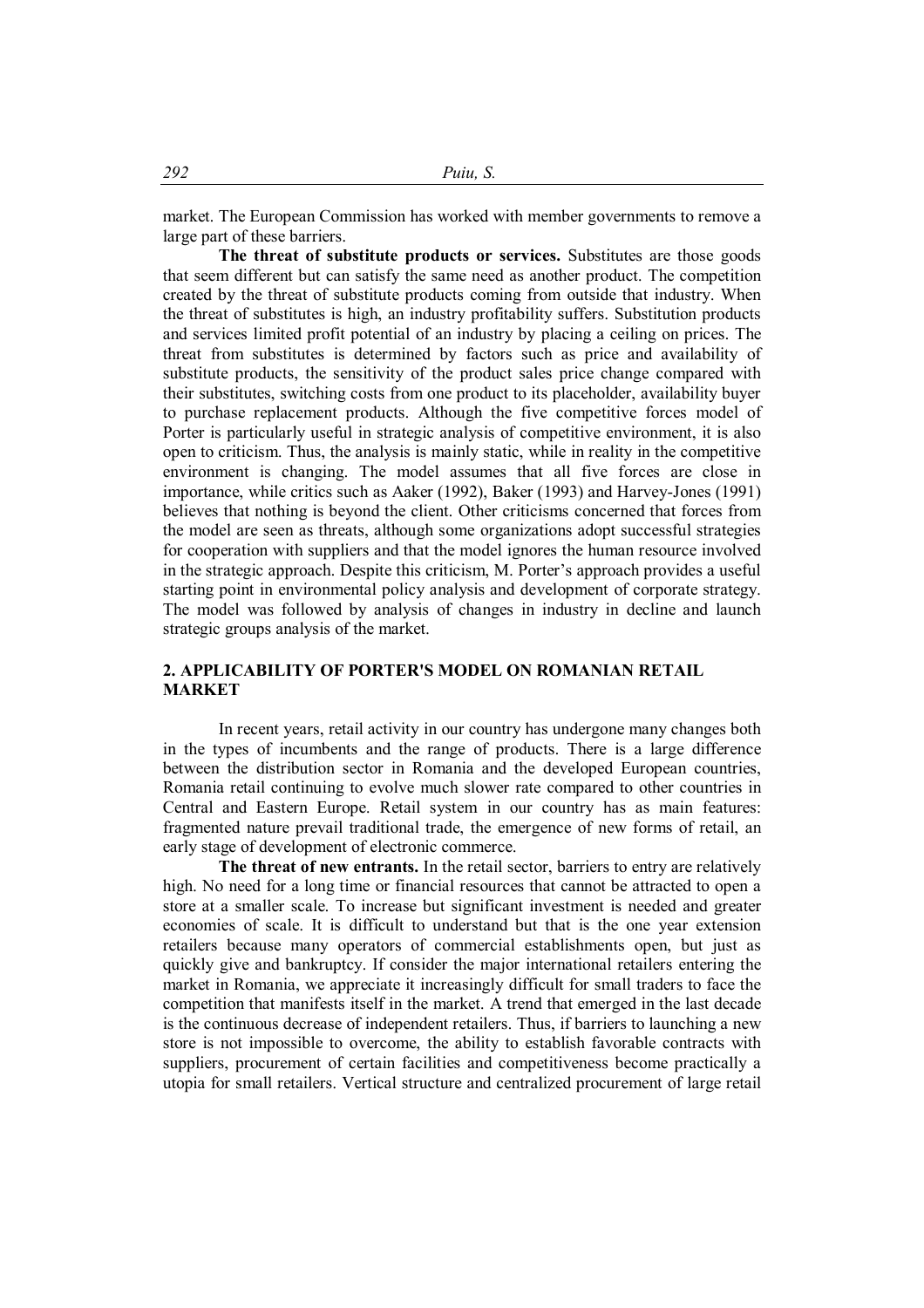chains give a competitive advantage over independent retailers. In terms of top international retailers entering the market in 2009, according to a ranking conducted by the consulting company CB Richard Ellis, which was attended by 69 states, Romania ranked as second with new nine retailers on the market and three large commercial centers opened in 2009, the first position being occupied by the United Arab Emirates, which has attracted 21 new openings. Romania has seen the opening of three new mall sites in 2009, added to the existing supply of retail market, says the report "How Global Is the Business of Retail?"

**The bargaining power of suppliers***.* Retailers' growing power in the last decade has weakened the bargaining power of suppliers, as is the globalization and integration of Romania into the EU while, allowing the use of foreign suppliers to ensure and lower prices. The strategy of many retailers was to increased volumes for best-selling products to absorb cost pressures and, more importantly, focused on reducing capital expenditure and reducing inventories. As the consumer goods industry dynamics change, a new set of priorities for retailers is emerging. These changes have affected, inevitably, and business relationships. The top priority list are included aspects such as optimizing and streamlining the product range of products, optimizing structures, procurement, review of capital expenditure, increasing store productivity, reduce inventories. Providers had to deal with multiple requests and that is why their expertise should cover a broad spectrum of skills. They must be prepared to become more than just suppliers of products for retailers, so they should be data providers to help them in the process of retailing activity. Manufacturers who fully understand the business model of each retailer in hand and will be able to adapt the set of priorities imposed by them will have a major competitive advantage in the that class of narrow vision suppliers, which are limited to promotional plans and launching new products (Figure 2).



*Source: www.magazinulprogresiv.ro*

#### **Figure 2. The capability shield proposed by Institute of Grocery Distribution**

As shown in figure 3, retailers expect their partners to have and provide information both on current trends and consumer buying behavior and about the future. Another key area that appears on the list of priorities is related to supply chain efficiency, the logistics of each provider, through which one can obtain significant cost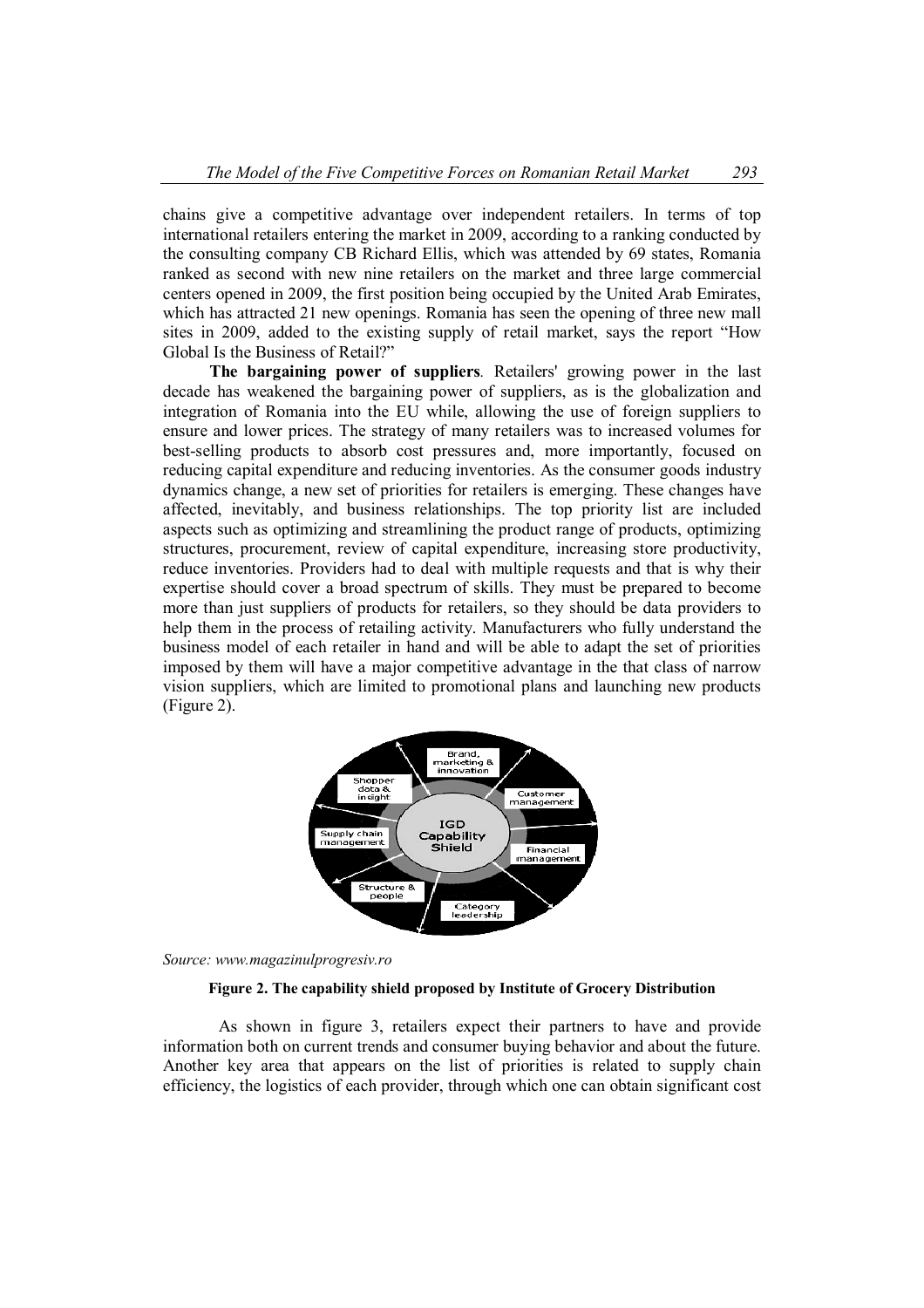reductions and can leverage stocks. Providers must be prepared to cope with the situation, no far away, when in any business plan, they will take into account issues such as reducing waste and carbon dioxide emissions and providing organic products. As retailers seek new ways to improve business models, there is no doubt that these elements will play a central role in trade between retailers and suppliers.



*Source: www.magazinulprogresiv.ro*

**Figure 3. Key points for retailers in bargaining with suppliers**

Bargaining power of buyers is moderate because of the size and concentration of major retailers. To reduce power and you retain customers, retailers seek to differentiate products and create strong brands. Individual private customers have a relatively low bargaining power in front of large retail chains, however, their power is greater for small retailers, who are less organized. As a result of economic crisis, low purchasing power and decreasing trend of Romanian consumer confidence in the future, retailers have had to adjust supply to changes in customer behavior, focusing increasingly more on products at affordable prices and promotions.

A comprehensive study on consumer behavior in times of crisis, conducted by the GfK institute in 25 countries, showed that 84% of participants were forced to change their behavior. The main things affected by the crisis were: going out, spending on energy and telephone bills, vacations and travel frequency. Asked in January 2010, within the study GfK Roper Report, to which they gave up the last 12 months, Romanians placed in descending order: clothes and shoes, vacations and travel expenses, inability to further savings and not least the night out. Moreover, in 2009, 47% of the Romanians said that many visitors get home, compared with 40% declaring this two years ago. Regarding how leisure, most Romanians were predominantly oriented in 2009 to less expensive activities such as walking outdoors or sports. Another trend resulting from this is consumer concern for health. The Gfk survey highlights in the segment devoted to finance that 39% of the Romanians plan to deal with personal finance and investment in 2009 while in 2008,only 13% declared their concerns for these issues.

Romanian consumers became more interested in sound management of finances from the desire to ensure a safer future for himself and his loved ones. A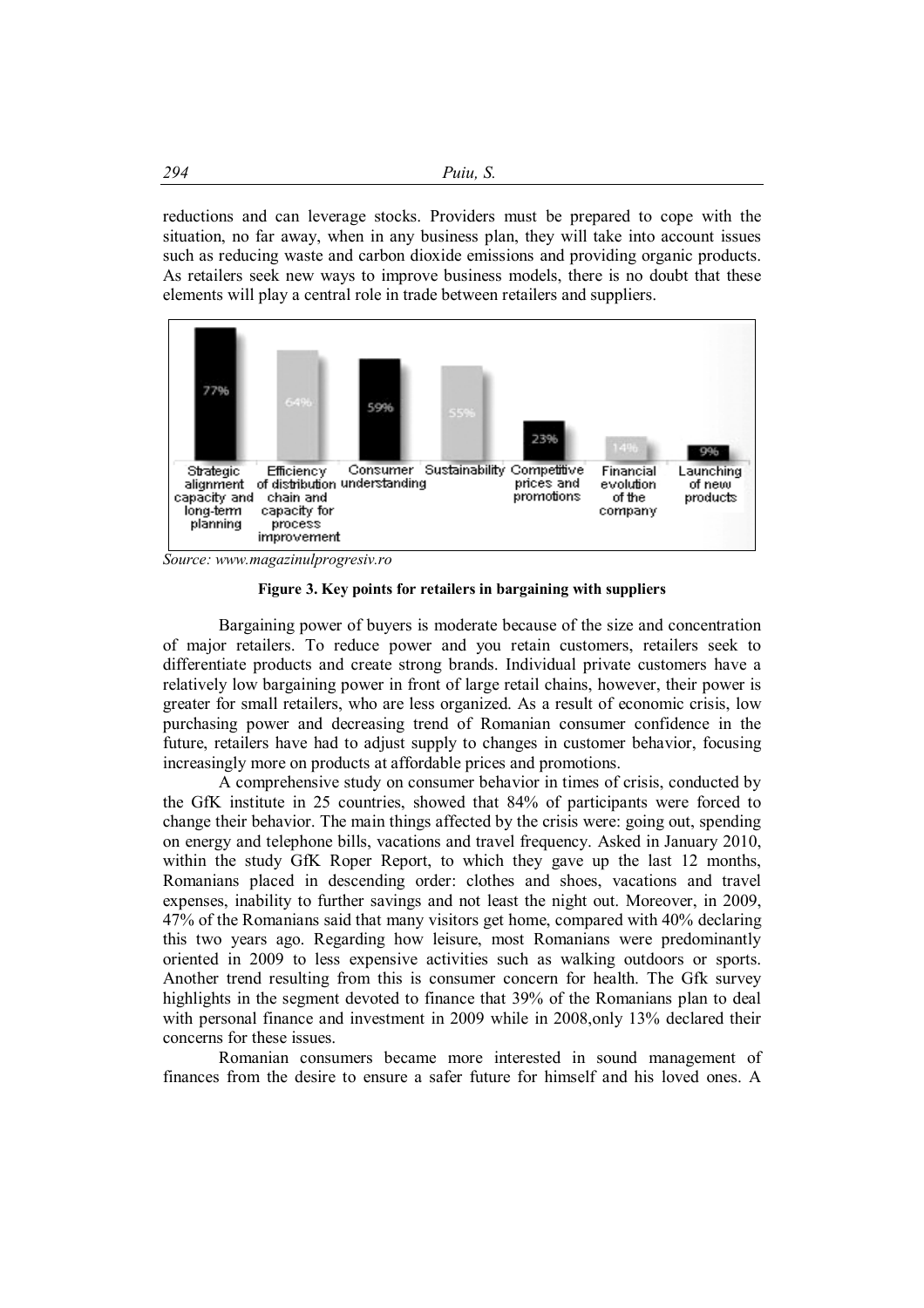notable fact is the early disappearance of casual consumers. If they rarely bought a product category from either spoiling, or from curiosity, now began to abandon it completely. He focuses on products of primary necessity, as living standards and purchasing power declined considerably. George Mucibabici, president of Deloitte Romania, considers that we are witnessing the birth of a new type of consumer who prefer useful and durable products, which renounces impulsive purchases and carefully analyzing purchase decisions, weighing prices, quality and value added to innovative products. The crisis proved to be a learning experience for the consumer and his new habits will continue after the exit from the crisis. For the retail operators and companies producing consumer goods, the challenge will be to adapt to new requirements and to bring the consumer market to the level before the crisis.

Regarding the evolution of the types of stores, the Gfk study highlights changes in market shares of channels distribution in 2009 compared to 2008. Thus, in 2009 hypermarkets increased their market share slightly from 18% (in 2008) to 19%. Supermarkets have registered a slight decrease from 14% in 2008 to 13% in 2009. By contrast, discount stores rose from 6% in 2008 to 9% in 2009, thus increasing market share by 50% (figure 4).



*Source: GFK Roper Report 2010*

## **Figure 4. Impact of purchasing behavior in conditions of crisis on market share of retailers**

In direct relationship with other types of stores, hypermarkets have gained some customers of supermarkets and traditional stores. In contrast, discounters, even if they won a lot of supermarkets and traditional stores, hypermarkets lost in relation. They have benefited from a richer assortment, promotions, especially affordable prices prevailing in 2009, positioning themselves from this regard in a peer battle with discounters.

**The threat of substitute products.** There are many threats on the retail market - entering the big discount stores, for example, they usually offer products at much lower prices. This is why major retailers have launched their own brands (TIP for Real, Clever for Billa, No 1 and Tex for Carrefour, Expert Digital and Westwood for Domo, Myria for Altex, ARO for Metro, etc.), thus attracting customers which are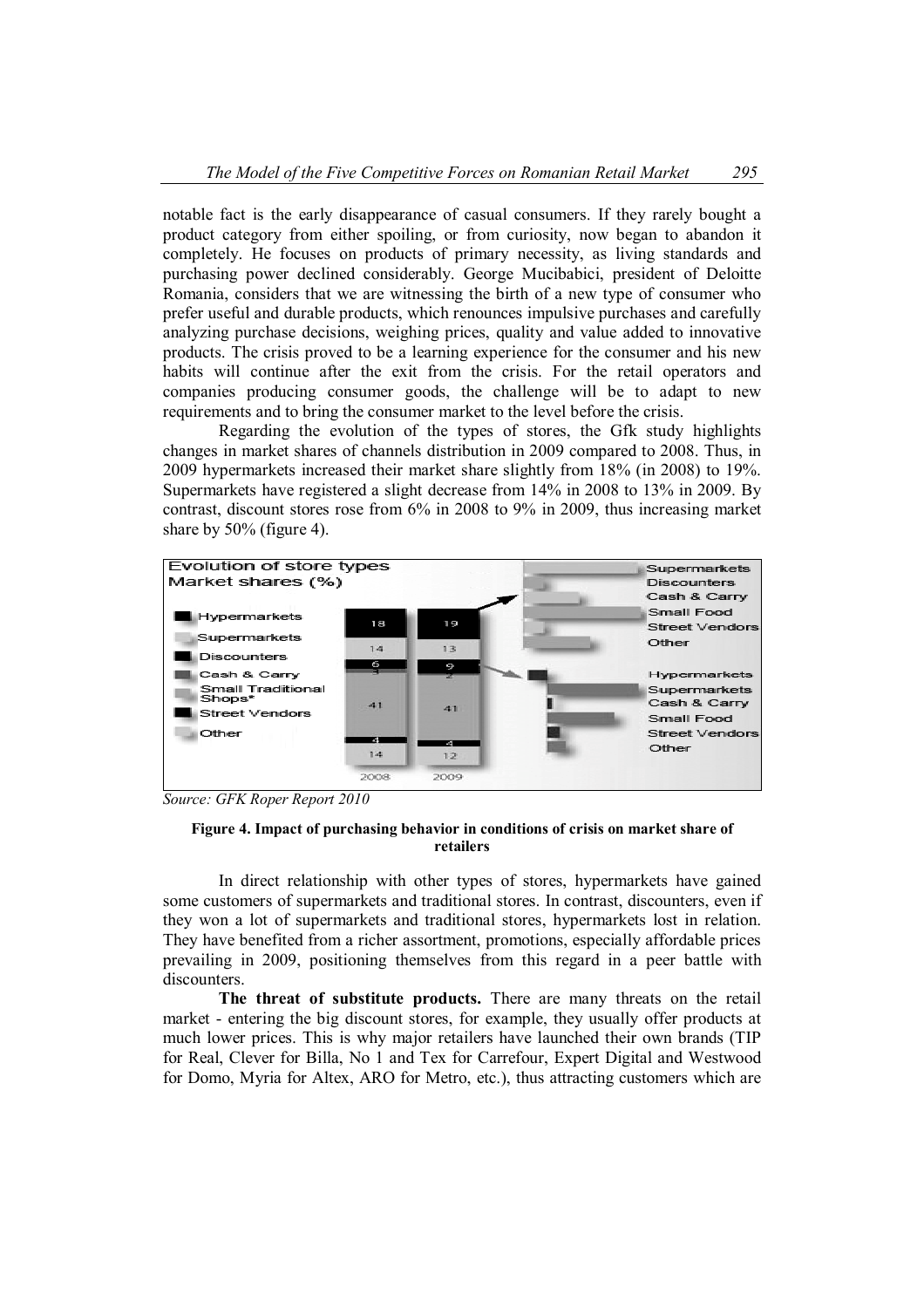moving towards cheaper products in recession conditions. For retailers, the rising share of income available for expenditure on leisure, travel, etc. may pose a threat of substitution, less present in recent years due to reduced purchasing power, caused by financial and economic crisis. E-retailing (e-commerce business to consumer B2C) is also a threat to retailers from stable trade. With the increasing accessibility of Internet, electronic commerce captured the interests of individual consumers and companies of all sizes and interests. This is a new business model (e-retailing or e-commerce) via the Internet, which radically changed their efficiency, reduced the cost, including transaction ones (State &Costache, 2007). Size of advantages obtained by the use of eretailing technology in business varies according to the model of the applied e-retail, the quality of management decisions and the degree of specialization of operational staff, issues that we address below in figure 5.



*Source: D. Radoi, The electronic commerce – vector of the new economy, National Institute for Economic Research, Working Papers Series, no. 9, Bucharest, 2008*

#### **Figure 5. Productivity surplus got through the use of e-commerce, in comparison with the classic model**

On virtual market, millions of people have access, being the largest potential market. This means increasing market share and sales opportunities, which may result in more demand. The demand gets new values through the role that it has on production and economic branches, the ability to require production of goods and services are in accordance with customers' particular requests. Advantages of eretailing and the need to reduce costs, in order to adapt to cheaper products targeted by buyers, have led some of the local market retailers to create virtual stores that complement and sometimes replace physical units that are much more expensive. For example, in the case of electronic products and appliances, specialized retailers like Domo, Flamingo and Altex own their online stores, which may represent an important substitute for products sold in stable trade. Customer enjoy much lower prices, free or cheaper shipping, the opportunity to compare more easily and quickly the offerings of competitors and also save time.

**Rivalry between the existing firms on Romanian retail market** is increased by equal size and power of dominant retailers, who are pushing to increase market share, the trend of extinction of small retailers through acquisitions, mergers or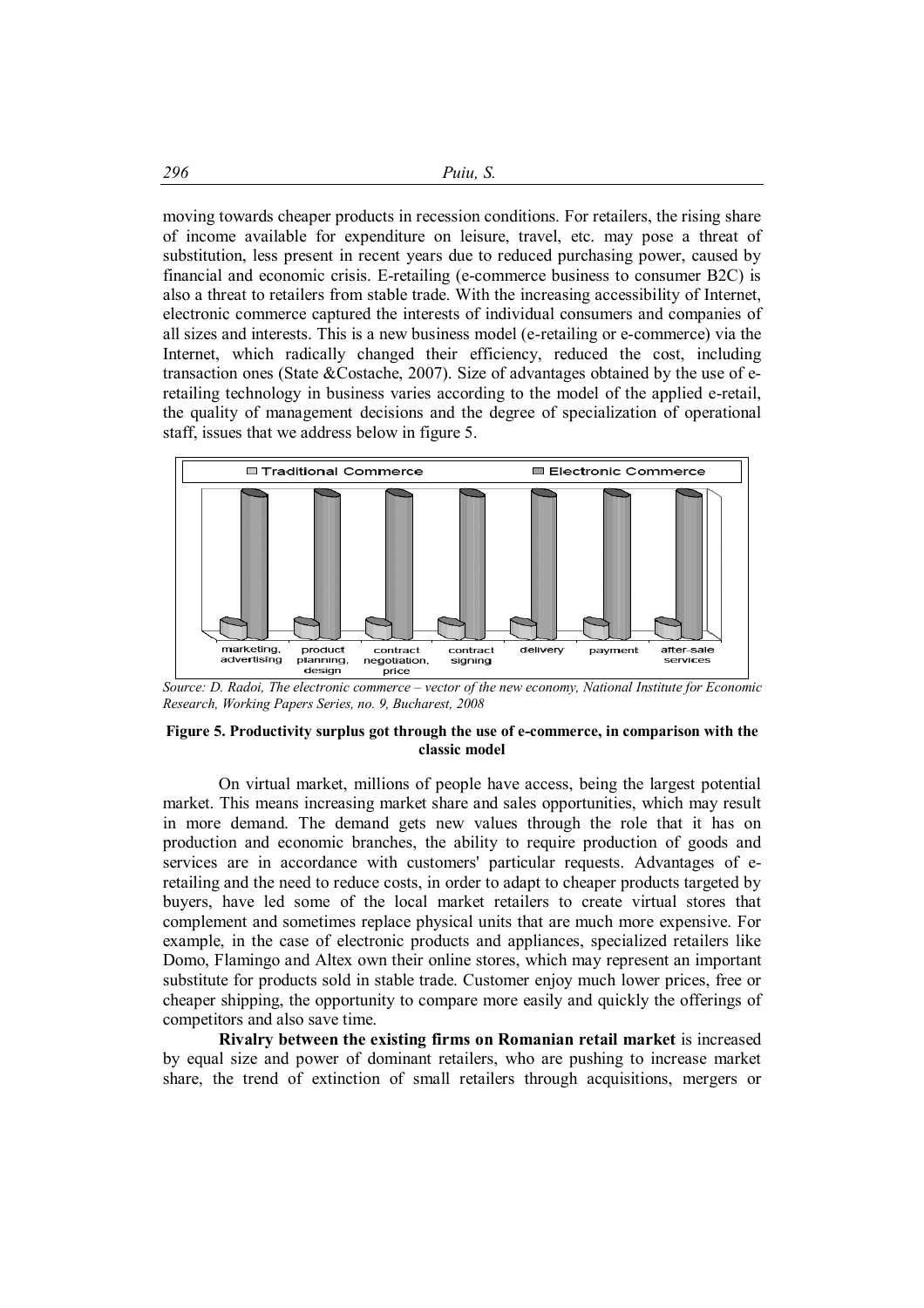alliances, and high costs to exit this market. The 15 biggest retailers on the Romanian market in 2009 have achieved cumulative sales of nearly 8 billion Euros, down by about half a billion euro in 2008, but increased their market share from 14% to 17%, according to a study of a Polish market research company PMR. This shows that the decline in consumption last year hit less the top ranking in retail industry and more among small retailers on the market. Among leading groups there are Metro, Rewe, Schwarz and Carrefour that are dominant the large markets of western Europe, particularly France and Germany.

| N <sub>0</sub> | Company/<br>Group       | <b>Turnover in</b><br>2009<br>(mil. Euros) | Turnover in<br>2008 (mil.<br>Euros) | Field                             | <b>Stores</b>                   |
|----------------|-------------------------|--------------------------------------------|-------------------------------------|-----------------------------------|---------------------------------|
| 1              | Metro                   | 1900                                       | 2120                                | Food                              | Metro, Real                     |
| $\overline{2}$ | Rewe                    | $1500^{\degree}$                           | 1524                                | Food                              | Selgros, Billa,<br>Penny Market |
| 3              | Carrefour               | 1135                                       | 1190                                | Food                              | Carrefour,<br>Carrefour Express |
| $\overline{4}$ | Schwarz Group           | $900*$                                     | 778                                 | Food                              | Kaufland                        |
| 5              | Louis Delhaize          | $400^*$                                    | 400                                 | Food                              | Cora                            |
| 6              | Tengelmann <sup>®</sup> | 369                                        | 277                                 | Food                              | Plus                            |
| 7              | Auchan                  | 350                                        | 278                                 | Food                              | Auchan                          |
| 8              | Praktiker               | 257                                        | 292                                 | DIY                               | Praktiker                       |
| 9              | Dedeman                 | 250                                        | 250                                 | <b>DIY</b>                        | Dedeman                         |
| 10             | <b>Bricostore</b>       | $190^{\degree}$                            | 240                                 | <b>DIY</b>                        | <b>Bricostore</b>               |
| 11             | Altex                   | 180                                        | 344                                 | Electro Retail                    | Altex                           |
| 12             | Domo                    | 170                                        | 207                                 | Electro Retail                    | Domo                            |
| 13             | Delhaize                | $150^*$                                    | 132                                 | Food                              | Mega Image, Red<br>Market       |
| 14             | Avon                    | $113*$                                     | 113                                 | Direct sales of<br>cosmetics      | Sales agents                    |
| 15             | Ambient                 | $100^*$                                    | 200                                 | DIY and construction<br>materials | Ambient                         |
| <b>TOTAL</b>   |                         | 7900                                       | 8400                                |                                   |                                 |

**Table 1. The first 15 retailers on the Romanian market**

*Note: \*estimation made by Ziarul Financiar, \*\* the company was taken this year by the Germans from Lidl and Schwarz.*

*Source: www.zf.ro, 30.03.2010*

International operators are expected to continue to strengthen their position in Romanian retail, under circumstances of the global economic crisis. According to PRM consultants, several local retailers have been forced by market conditions to close their businesses, while others have frozen expansion plans, having solvency problems. The study includes both sales of consumer goods and DIY products, machinery and fuel. Retail market in Romania will go down with 2.3% in 2010, the second consecutive year of decreasing, to 190 billion lei (46.9 billion Euros), according to PMR study, which estimated a return of the industry in 2011-2012. Representatives of the research company stated that the retail market in Romania continues to offer good prospects for investors, due to the reduction of costs for labor and real estate prices.